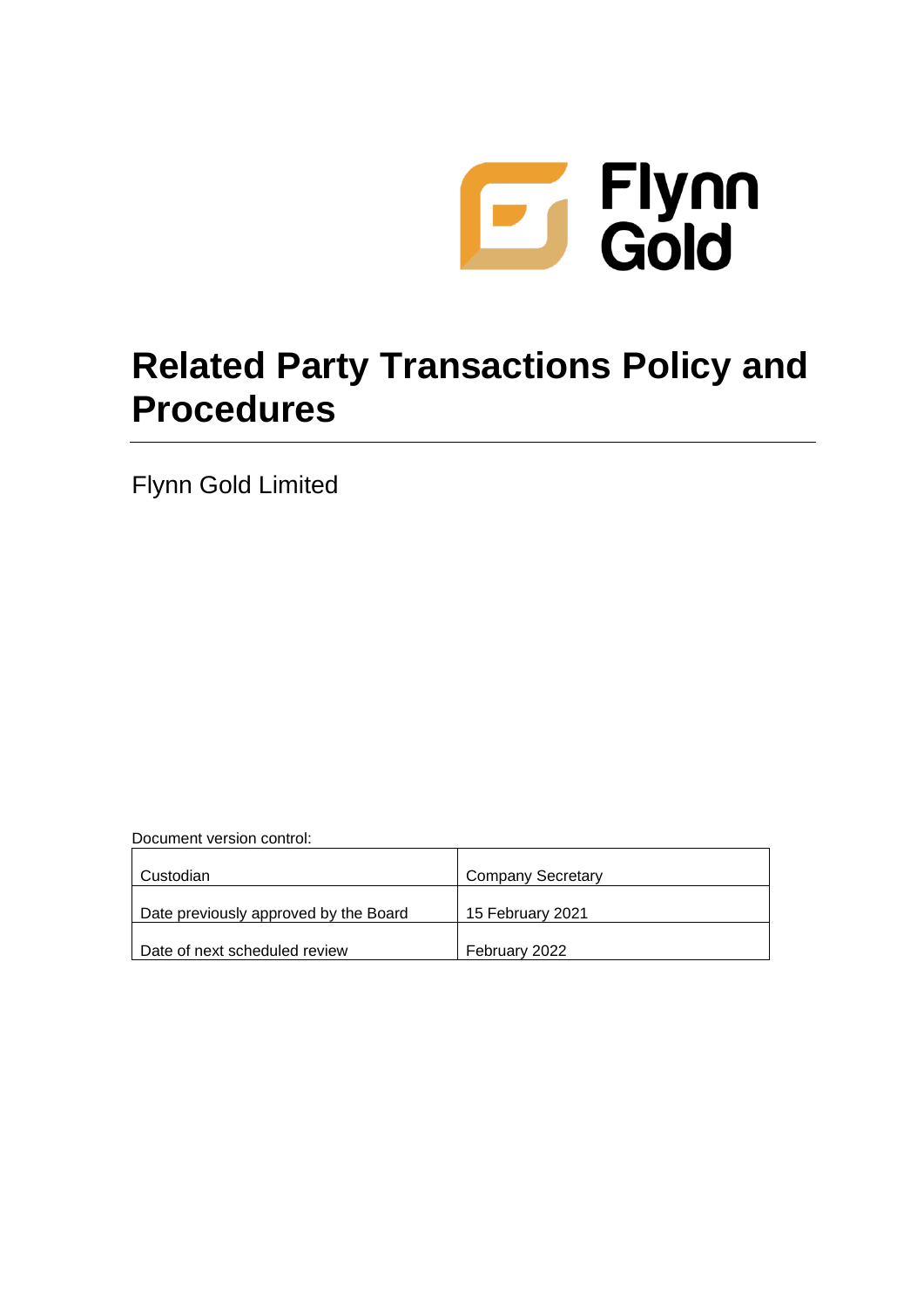# Contents

| 1. | Purpose                                                                                                  | $\mathbf{1}$ |
|----|----------------------------------------------------------------------------------------------------------|--------------|
| 2. | Related party transaction policy                                                                         | 1            |
| 3. | Definitions                                                                                              | 1            |
| 4. | Related party transaction obligations - Corporations Act                                                 | 3            |
| 5. | Transactions with a person in a position of influence (including related parties)<br>- ASX Listing Rules | 6            |
| 6. | Related party transaction obligations – accounting standards                                             | 7            |
| 7. | Procedures for dealing with related party transactions                                                   | 9            |
| 8. | Review                                                                                                   | 12           |
| 9. | Contact                                                                                                  | 11           |
|    | 10. Approved and Adopted                                                                                 | 11           |

Annexure A Factors to consider when determining whether a transaction is 'arm's length' for the purpose of the related party provisions in the Corporations Act 13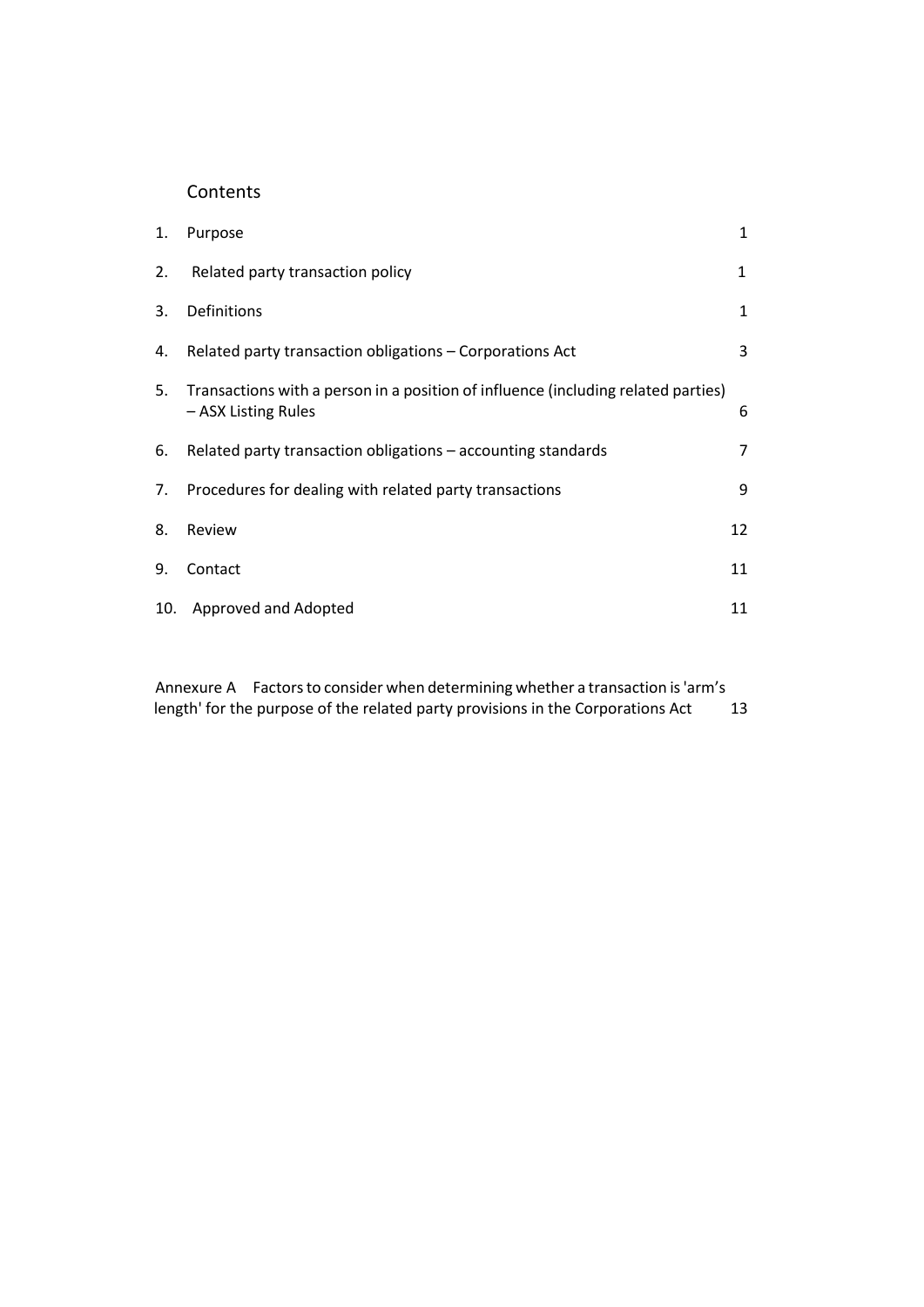# **1. Purpose**

1.1. This document sets out the Policy for the handling of, and the procedures for dealing with, related party transactions and transactions involving a person in a position of influence for Flynn Gold Limited ACN 644 122 216 (**Company**) and its Subsidiaries (**Group**).

Any section within this Policy that references the ASX Listing Rules is only applicable upon The Company's successful listing on the Australian Stock Exchange (**ASX**).

# **2. Related party transaction policy**

2.1. Related party transactions

Chapter 2E of the Corporations Act sets out the related party provisions which must be complied with by public companies, such as the Company. In summary, these provisions provide that public companies and their Subsidiaries must not give a financial benefit to a related party without the approval of the shareholders of the public company, unless the giving of the benefit falls into one of the exceptions listed in the Corporations Act (summarised below at section 4.9).

- 2.2. Transactions with a person in a position of influence
	- a) In addition to the requirements prescribed by the Corporations Act, the Company must also comply with the requirements of the ASX Listing Rules, specifically (in the context of this Policy) the provisions in Chapter 10 of the ASX Listing Rules which relate to transactions with persons in a position of influence.
	- b) All related party transactions and transactions with persons in a position of influence that are contemplated, proposed and/or entered into by the Company must be considered in accordance with this Policy to ensure compliance with the Corporations Act, ASX Listing Rules and the Australian Accounting Standards.
	- c) Before the Company enters into a related party transaction or a transaction with a person in a position of influence, such transaction must be reviewed and considered in accordance with the procedures set out in section 7 to ensure that the proposed transaction complies with this Policy.
- 2.3. This Policy applies to each company forming part of the Group. As at the date of this Policy, the Group includes the following companies:
	- a) Flynn Gold Limited (ACN 644 122 216)
	- b) Kingfisher Exploration Pty Ltd (ACN 169 842 728)

(together referred to as or the company as the context may require).

### **3. Definitions**

3.1. In this Policy, unless the context otherwise requires: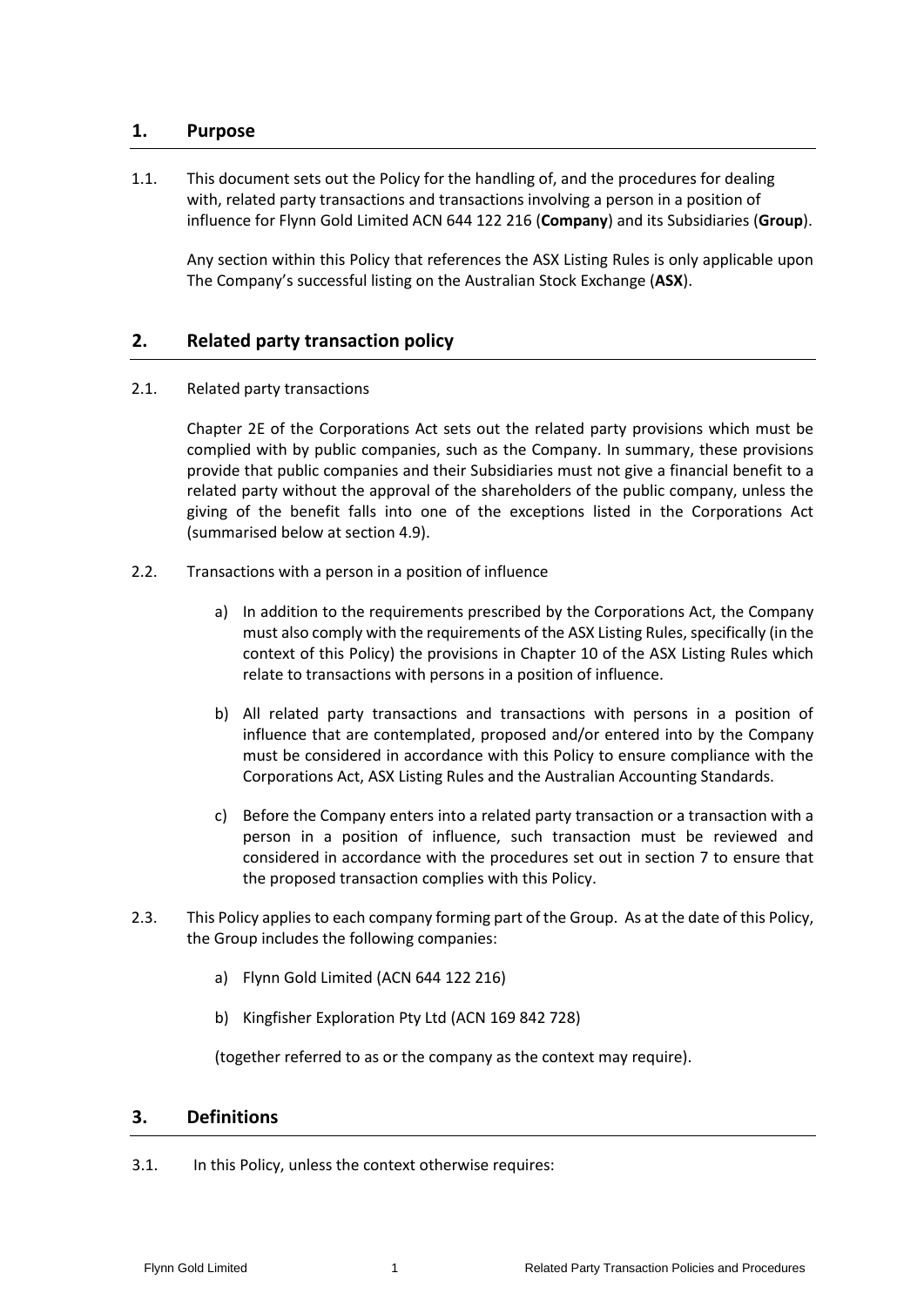- a) **ARC** means the Audit and Risk Committee (or in its absence the Board acting as the ARC);
- b) **ASIC** means the Australian Securities & Investments Commission;
- c) **Associate** means:
	- i. a person who makes, or proposes to make, an agreement, arrangement or understanding with another person, whether formal or informal, written or oral, and whether or not legally binding, for controlling or influencing the composition of an entity's board or the conduct of an entity's affairs; or
	- ii. a person who amongst other things, acts in concert, or proposes to act in concert, with another person in relation to an entity's affairs; or
	- iii. a person in partnership with another person who carries on a financial services business; or
	- iv. in the context of a company, each of the company's directors, its secretary and each of its related bodies corporate;
- d) **ASX** means ASX Limited;
- e) **ASX Listing Rules** means the ASX Listing Rules published by ASX from time to time;
- f) **Corporations Act** means the Corporations Act 2001 (Cth);
- g) **Financial benefit** has the meaning given to that term under sectio[n 4.8;](#page-5-0)
- <span id="page-3-1"></span><span id="page-3-0"></span>h) **Person** in a position of influence means a person who satisfies one or more of the following:
	- i. a related party of the Company;
	- ii. a Subsidiary (but not a wholly owned Subsidiary) of the Company;
	- iii. a substantial holder, if the person and their Associates have a relevant interest or had a relevant interest in the preceding six months in at least 10% of the total voting shares of the Company;
	- iv. an Associate of a person referred to in paragraph[s i](#page-3-0) t[o iii](#page-3-1) above; or
	- v. a person whose relationship to the entity or a person referred to in paragraphs [i](#page-3-0) to [iv](#page-3-2) above is such that in ASX's opinion, the transaction should be approved by shareholders; and
- <span id="page-3-2"></span>i) **Related party** has the meaning given to that term under section [4.4;](#page-4-0)
- j) **Relevant Interest** means where a person:
	- i. has power to exercise, or control the exercise of, a right to vote attached to a share; or
	- ii. is the holder of a share; or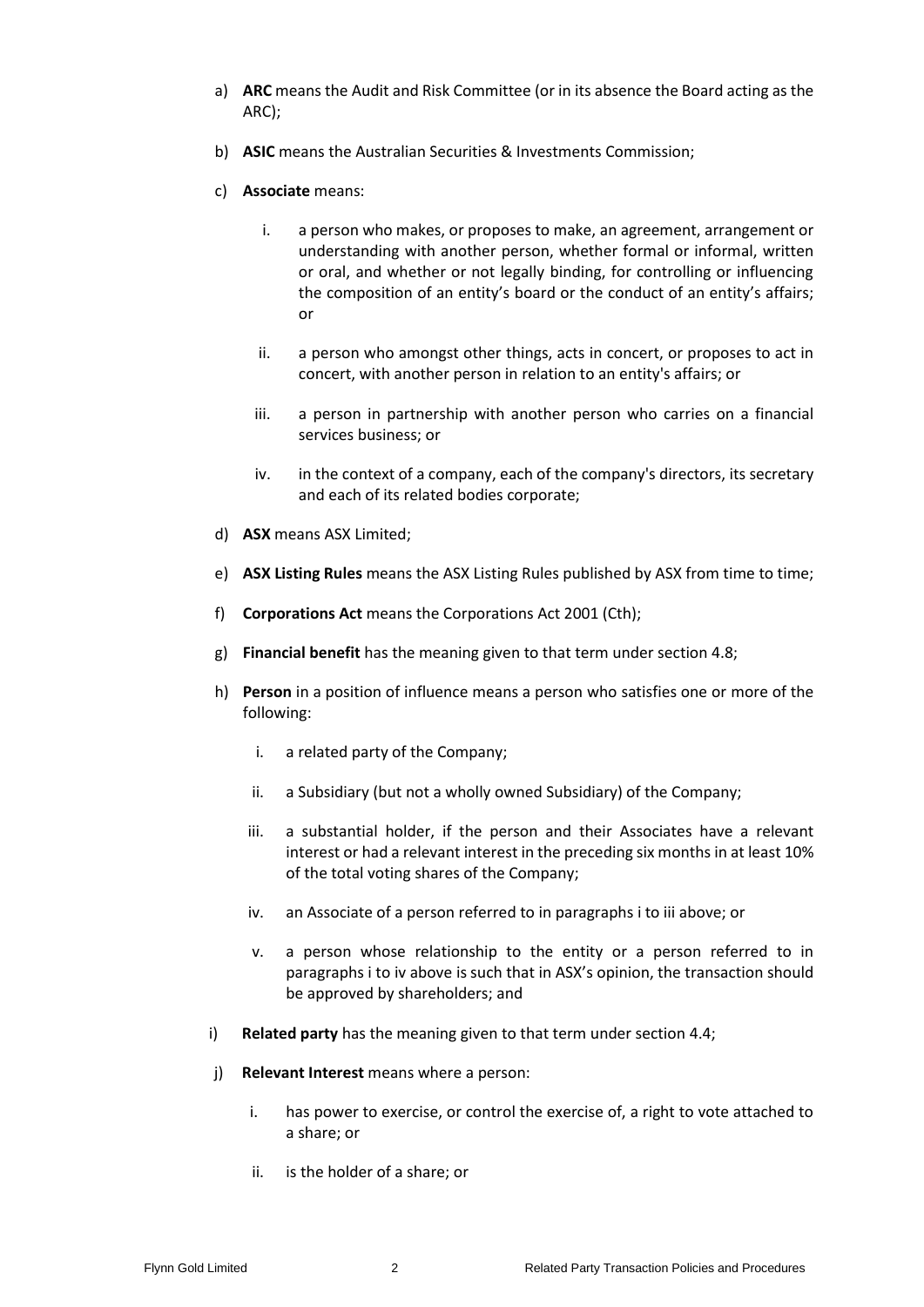- iii. has power to dispose of, or control the exercise of a power to dispose of, a share;
- k) **Subsidiary** means, in the context of this Policy, where the Company**:**
	- i. holds more than half of the issued share capital of a company (excluding any part of that issued share capital that carries no right to participate beyond a specified amount in a distribution of either profits or capital);
	- ii. controls the composition of the board of a company; or
	- iii. is a position to cast, or control the casting of, more than half of maximum number of votes that might be cast at a general meeting of a company.

# **4. Related party transaction obligations – Corporations Act**

4.1. Sources of the obligations

The source of the Company's related party transaction obligations is Chapter 2E of the Corporations Act. The obligations imposed under Chapter 2E are separate and in addition to the general director's duties imposed by the Corporations Act and at general law.

4.2. Roles and responsibilities of ASIC

ASIC is responsible for enforcing the Corporations Act and administers the regime for related party transactions.

4.3. Corporations Act obligations

Before The Company may give a financial benefit to a related party one of the following requirements must be satisfied:

- a) The Company must obtain the approval of its shareholders and give the benefit within 15 months after the date of the approval; or
- b) the Board of Directors must resolve that the giving of the benefit falls under one of the exceptions set out in sectio[n 4.9.](#page-5-1)

*(Section 208 of the Corporations Act)*

<span id="page-4-3"></span><span id="page-4-0"></span>4.4. What is a 'related party'?

<span id="page-4-1"></span>The Corporation Act provides that the following are related parties of the Company:

- a) an entity that controls the Company (Controlling Entity);
- b) the Directors of the Company;
- <span id="page-4-2"></span>c) the Directors of any entity that controls the Company;
- d) the spouses, children and parents of the Directors referred to in [b\)](#page-4-1) and [c\);](#page-4-2)
- <span id="page-4-5"></span><span id="page-4-4"></span>e) any entity controlled by the Company;
- f) any entity controlled by a related party referred to in paragraphs [a\)](#page-4-3) to [e\),](#page-4-4) unless the entity is controlled by the Company;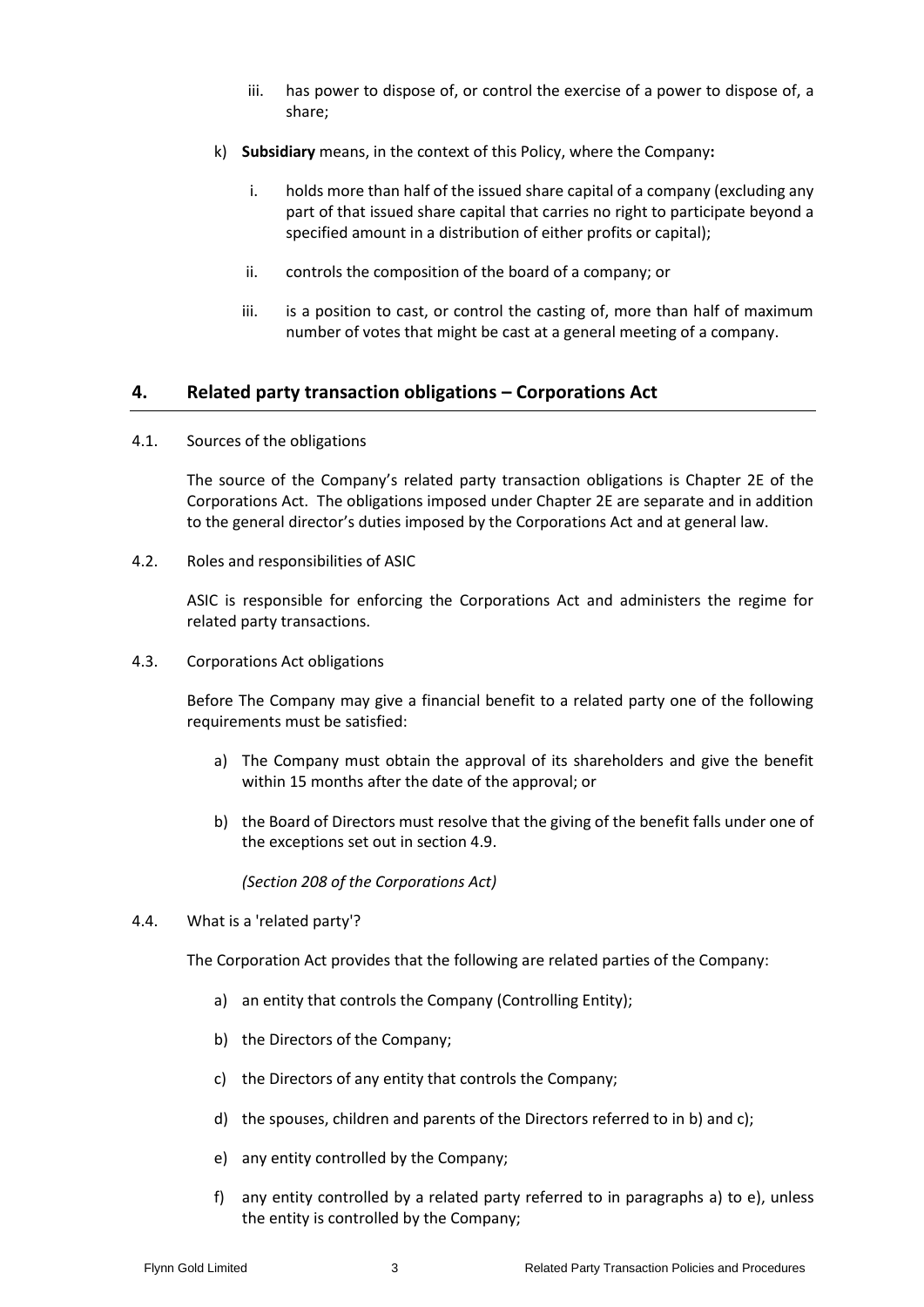- g) any entity that was a related party of a kind referred to in paragraph[s a\)](#page-4-3) t[o f\)](#page-4-5) at any time within the previous six months; and
- h) an entity is a related party of the Company at a particular time, if the entity believes or has reasonable grounds to believe that it is likely to become a related party of the Company of a kind referred to in paragraphs [a\)](#page-4-3) to [f\).](#page-4-5)
- 4.5. In considering whether the Company is controlled the Corporations Act (section 50AA) provides that an entity controls the Company if it has the capacity to determine the outcome of decisions about the Company's financial and operating policies.
- 4.6. In determining if the Company controls another entity the Corporations Act (section 50AA) provides that the Company controls another entity if the Company has the capacity to determine the outcome of decisions about the other entity's financial and operating policies.
- 4.7. In determining capacity:
	- the practical influence that can be exerted should be considered rather than specific rights that an entity can enforce; and
	- any practice or pattern of behaviour affecting financial or operating policies should be taken into account.
- <span id="page-5-0"></span>4.8. What is a 'financial benefit'?

The term 'financial benefit' is given a broad meaning under the Corporations Act, and includes:

- giving a benefit through an interposed entity;
- giving a financial benefit by making an informal agreement, oral agreement or an agreement that has no binding force; and
- giving a financial benefit that does not involve paying money.

The Corporations Act provides the following examples of financial benefits:

- (i) giving or providing the related party finance or property;
- (ii) buying an asset from or selling an asset to a related party;
- (iii) leasing an asset from or to a related party;
- (iv) supplying services to or receiving services from a related party;
- (v) issuing securities or granting an option to a related party; and
- (vi) taking up or releasing an option of the related party.

*(Section 229 of the Corporations Act)*

<span id="page-5-1"></span>4.9. Exceptions to the Corporations Act obligations

The Company will not be required to obtain shareholder approval to give a financial benefit to a related party where one or more of the following exceptions applies: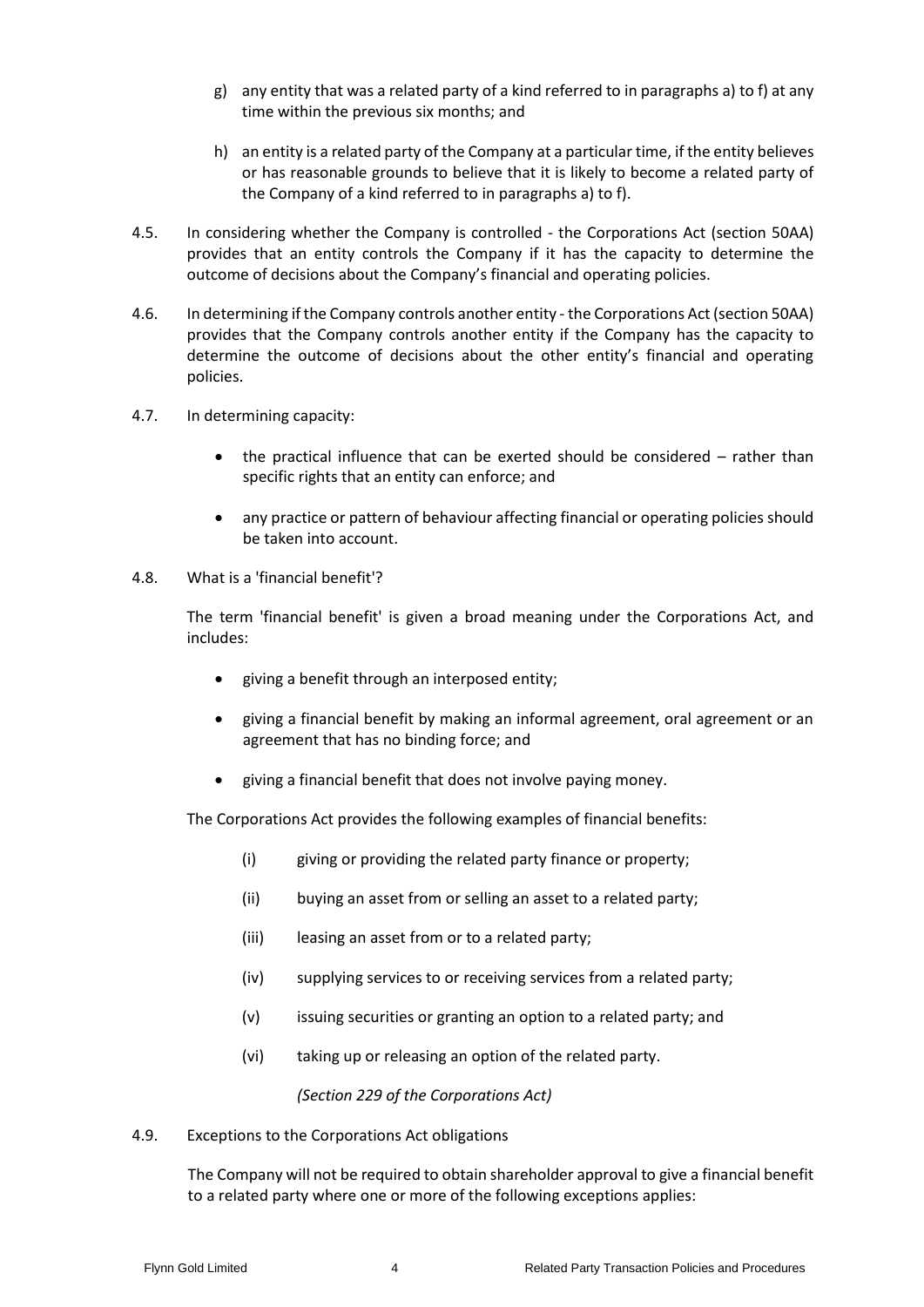#### **a) Arm's length terms**

Shareholder approval is not needed to give a financial benefit to a related party where:

- (i) the terms of the agreement would be reasonable in the circumstances if the Company and the related party were dealing at arm's length; or
- (ii) are less favourable to the related party than if they were dealing at arm's length,

when considered in light of each of the relevant factors outlined in Annexure A.

*(Section 210 of the Corporations Act)*

#### **b) Remuneration of officers or employees**

Shareholder approval is not required to give a financial benefit where the benefit

is:

- (i) reasonable remuneration of Officers or employees of the Company (when considered in the context of the Company and the related party); or
- (ii) payment or reimbursement of reasonable expenses of Officers or employees of the Company incurred, or to be incurred, by the Officer or employee in performing his/her duties as an Officer or employee of the Company.

*(Section 211 of the Corporations Act)*

### **c) Indemnities, exemptions, insurance policies and payment of legal costs of officers**

Shareholder approval is not required to give a financial benefit which is an indemnity, exemption, insurance policy or legal cost of an Officer of the company<sup>1</sup>.

*(Section 212 of the Corporations Act)*

#### **d) Small amounts given to a related party**

Shareholder approval is not required for a payment to a related party in a financial year where the amount to be given, when aggregated with the total of all other amounts given to the related party in that financial year, does not exceed \$5,000.

*(Section 213 of the Corporations Act)*

<sup>1</sup> Note that this is limited in so far as section 199A-199C of the Corporations Act 2001 (Cth) applies, such that the Company cannot provide a financial benefit to a director, officer or secretary against liability arising out of unlawful activity. Also, the Company cannot provide an indemnity for liability incurred by a director as an officer of the Company where a director owed a liability to the Company or a related body corporate, or the director owed a liability to someone other than the Company and the liability did not arise out of conduct in good faith. The Company cannot pay or agree to pay for director, secretary or other officer insurance against liability arising out of conduct involving a wilful breach of duty in relation to the company.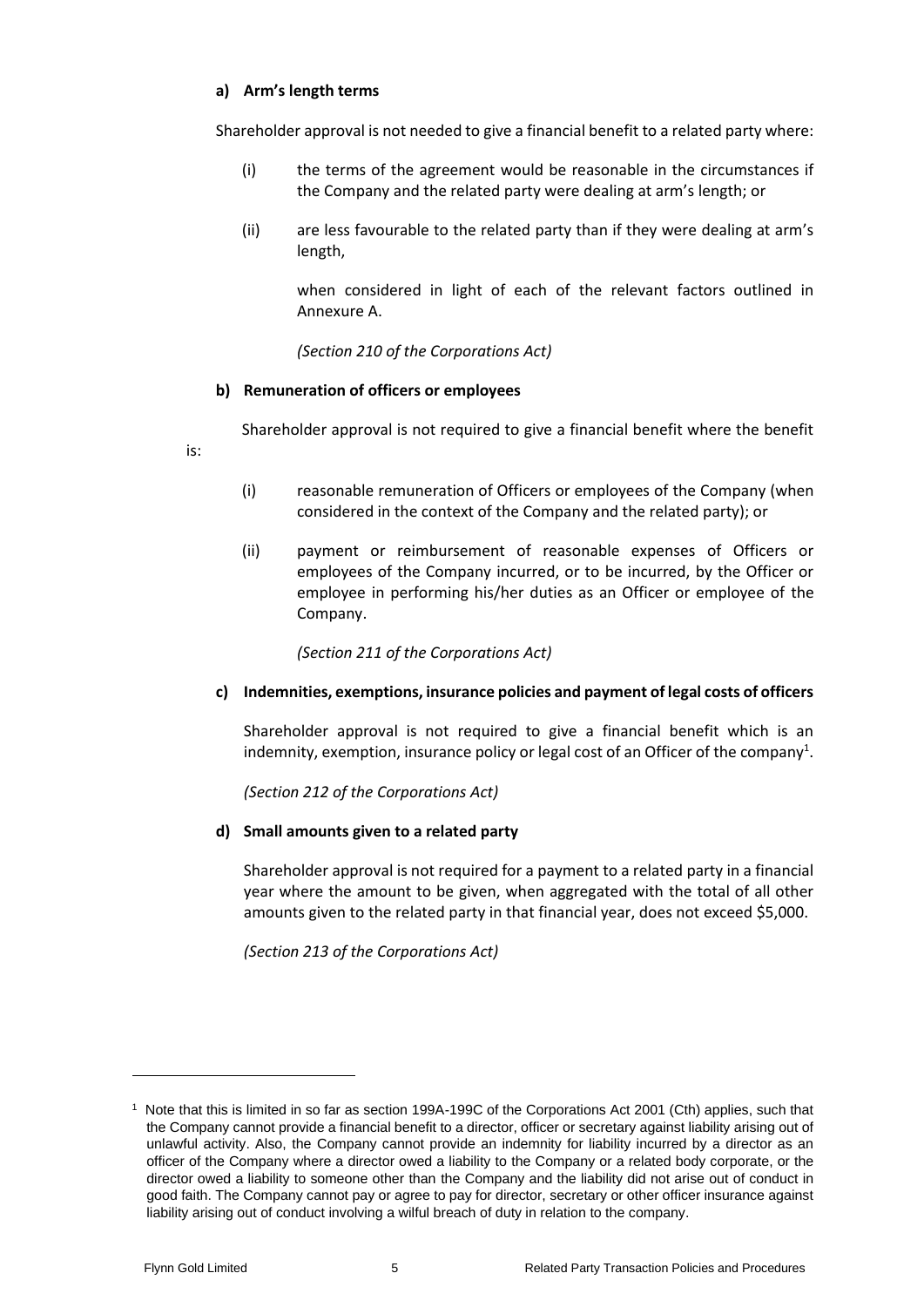#### **e) Benefit to a closely held subsidiary**

Shareholder approval is not required to give a financial benefit to a closely held subsidiary.

*(Section 214 of the Corporations Act)*

A company is a 'closely held subsidiary' of the Company if the only shareholders of that company are either:

- (i) The Company;
- (ii) a nominee of the Company; or
- (iii) another 'closely held subsidiary' of the Company, or a nominee of that closely held subsidiary.

#### **f) Benefit to shareholders**

Shareholder approval is not required if:

- (i) the benefit is given to a shareholder of the company; and
- (ii) the giving of the benefit does not discriminate unfairly against the other shareholders of the public company.

*(Section 215 of the Corporations Act)*

#### **g) Court Order**

Shareholder approval is not required to give a financial benefit under a Court order.

*(Section 216 of the Corporations Act)*

#### 4.10. Contravention

If the Company does not obtain shareholder approval and the financial benefit does not fall within one of the exemptions, it will have committed an offence under section 209 of the Corporations Act. Officers of the Company Group involved in the contravention may have committed an offence if their involvement was dishonest.

# **5. Transactions with a person in a position of influence (including related parties) – ASX Listing Rules**

#### 5.1. Introduction

In addition to the Corporations Act requirements, the Company must also comply with the ASX Listing Rules, specifically (in the context of this Policy) with the provisions in Chapter 10 of the ASX Listing Rules relating to transactions with persons in a position of influence.

#### <span id="page-7-0"></span>5.2. Substantial assets

Under Listing Rule 10.1, the Company must ensure that neither it nor any of its subsidiary companies, or companies which it otherwise controls, acquires a substantial asset from, or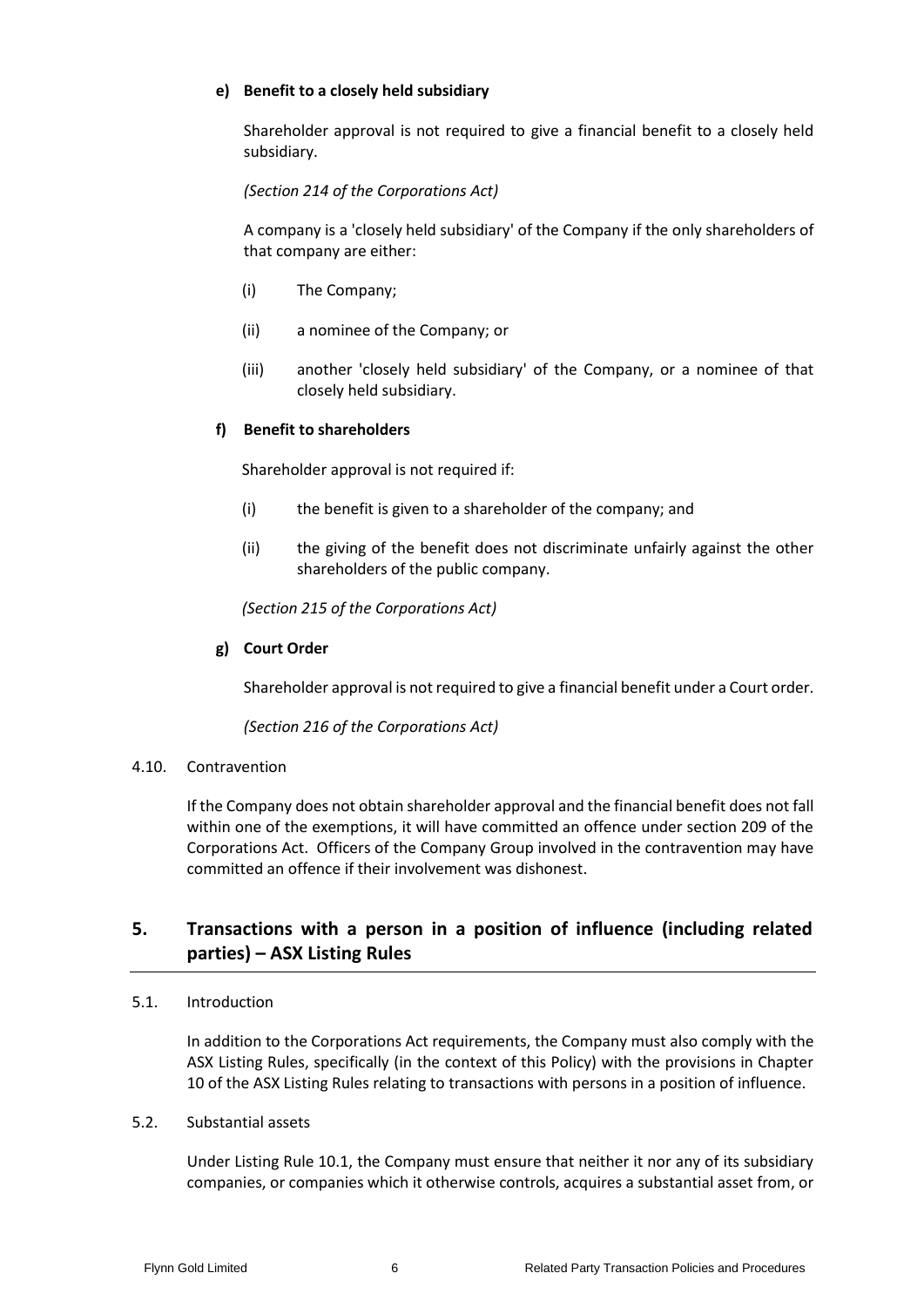<span id="page-8-0"></span>disposes of a substantial asset to, any of the following persons without shareholder approval or without the grant of a waiver from ASX:

- a) a related party of the Company (as defined by sectio[n 4.4\)](#page-4-0);
- b) a Subsidiary (but not a wholly owned Subsidiary) of the Company;
- <span id="page-8-1"></span>c) a substantial holder, if the person and their Associates have a relevant interest or had a relevant interest in the preceding six months, in at least 10% of the total voting shares of the Company Limited;
- <span id="page-8-2"></span>d) an Associate of a person referred to in paragraphs [a\)](#page-8-0) to [c\)](#page-8-1) above; or
- e) a person whose relationship to the entity or a person referred to in paragraphs [a\)](#page-8-0) to [d\)](#page-8-2) above is such that in ASX's opinion, the transaction should be approved by shareholders.

An asset is 'substantial' if its value or the value of the consideration provided for it is, or in ASX's opinion is, 5% or more of the equity interests of the Company as set out in the latest accounts given to ASX. In calculating the value, each of the following rules applies:

- (i) intangibles must be included;
- (ii) provisions for depreciation and amortisation must be deducted;
- (iii) liabilities as part of an acquisition will not be deducted; and
- (iv) separate transactions may be aggregated, if in ASX's opinion, they form part of the same commercial transaction.
- 5.3. Exceptions

ASX Listing Rule 10.1 (outlined above at section [5.2\)](#page-7-0) does not apply to a transaction between:

- The Company and a wholly owned Subsidiary;
- wholly owned Subsidiaries of the Company;
- The Company and a person who is a related party by reason only of the proposed transaction and because the Company believes, or has reasonable grounds to believe, that the person is likely to become a related party because of the transaction; or
- an issue of securities by the Company for cash.

### **6. Related party transaction obligations – accounting standards**

#### 6.1. Sources of the obligations – AASB 124

In addition to the consideration of whether a transaction may be classified as a related party transaction under the Corporations Act or the ASX Listing Rules, the Company must also consider whether there has been a related party transaction reporting obligation and, if necessary, then disclose this as required by the Australian Accounting Standard – AASB 124.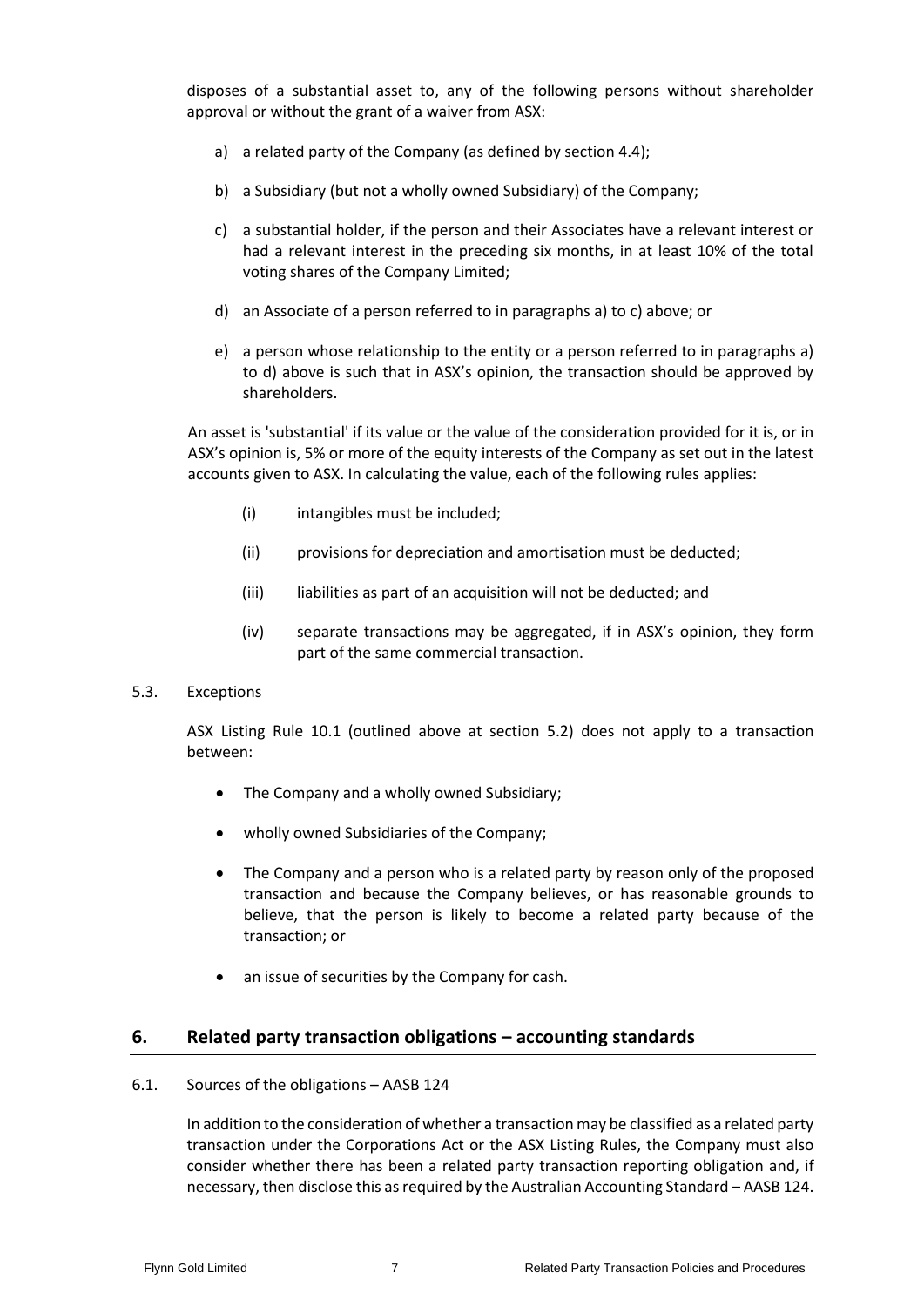The definition of 'related party' under AASB 124 is outlined below at section [6.4,](#page-9-0) and is broader than the definition of 'related party' provided by the Corporations Act

6.2. Objective

The Company's financial statements must contain disclosures necessary to draw attention to the possibility that its financial position of profit or loss may have been affected by the existence of transactions with a related party and outstanding balances with such parties.

6.3. Scope

AASB 124 shall be applied by the Company and its auditor in:

- a) identifying related party relationships and transactions;
- b) identifying outstanding balances between The Company and its related parties;
- c) identifying the circumstances in which disclosure of the items in paragraphs a) and b) above are required; and
- d) determining the disclosures to be made about the items in paragraphs a) and b) above.
- <span id="page-9-0"></span>6.4. Terminology used in AASB 124

#### **Related Party**

<span id="page-9-1"></span>A party is related to an entity to the Company if:

- <span id="page-9-4"></span><span id="page-9-3"></span><span id="page-9-2"></span>a) directly or indirectly the party:
	- (i) controls, is controlled by, or is under common control with the Company;
	- (ii) has an interest in the Company that gives it significant influence over the Company;
	- (iii) has joint control over the Company;
	- (iv) the party is an associate (AASB 128 Investments in Associates) of the Company;
	- (v) the party is a joint venturer in which the Company is a venturer (AASB 131 Interests in Joint Ventures);
	- (vi) the party is a member of key management personnel of the Company Group;
	- (vii) the party is a close member of the family of an individual referred to in [\(i\)](#page-9-1) o[r \(iv\);](#page-9-2)
	- (viii) the party is an entity that is controlled, jointly controlled or significantly influenced by, or for which significant voting power in such entity resides with, directly or indirectly, any individual referred to in [\(vi\)](#page-9-3) or [\(vii\);](#page-9-4) or
	- (ix) the party is a post-employment benefit plan for the benefit of employees of the Company, or of any entity that is a related party of the Company.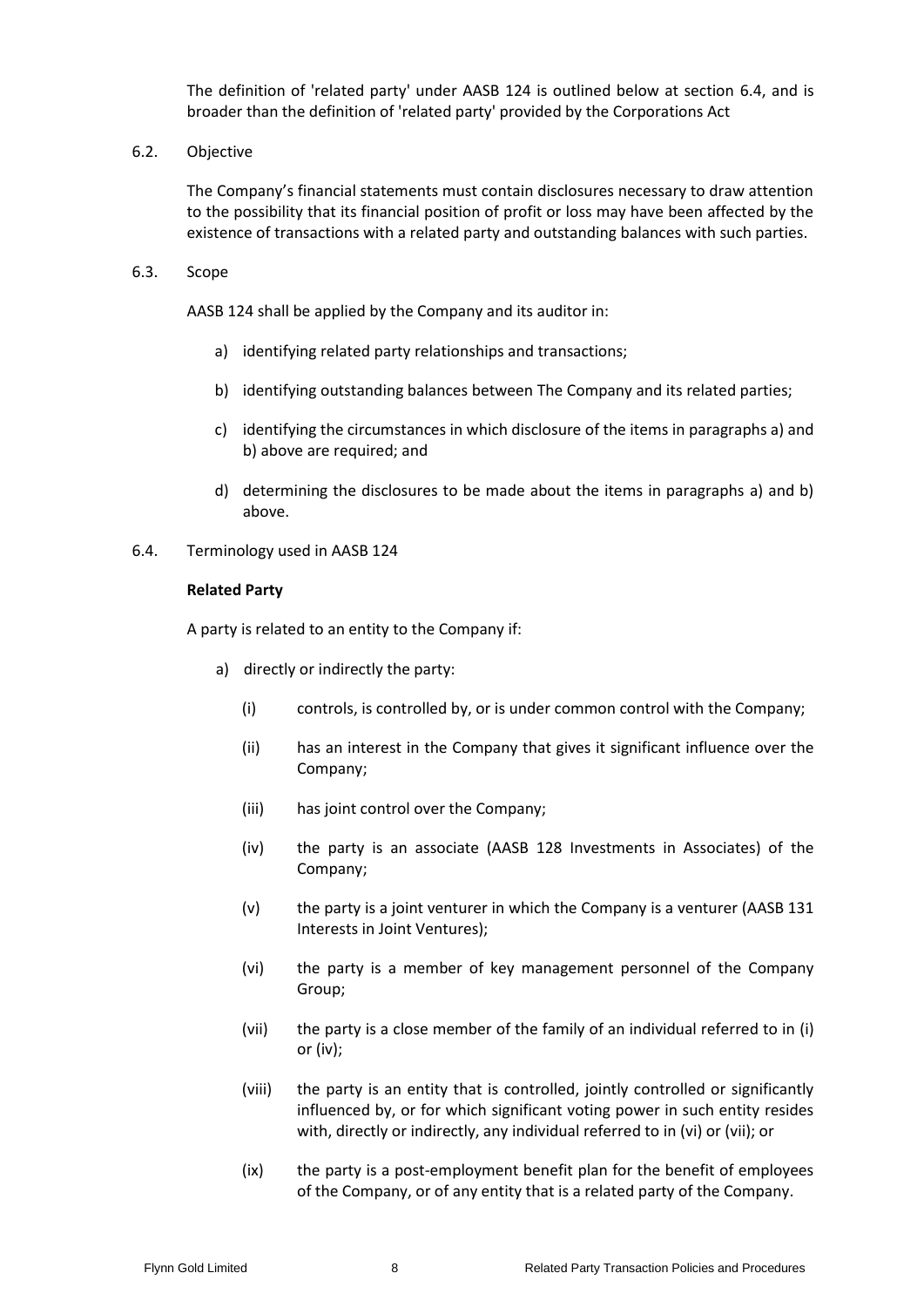- b) Control is the power to govern the financial and operating policies of any entity so as to obtain benefits from its activities.
- c) Significant influence is the power to participate in the financial and operating policy decisions of an entity, but is not control over those policies. Significant influence may be gained by share ownership, statute or agreement.
- d) A related party transaction is a transfer of resources, services or obligations between related parties, regardless of whether a price is charged.
- e) Key management personnel are those persons having authority and responsibility for planning, directing and controlling the activities of the Company, directly or indirectly, including any director (whether executive or otherwise) of the Company.
- f) Compensation includes all employee benefits (AASB 119 Employee Benefits) including employee benefits to which AASB 2 Share Based Payment applies. Employee benefits are all forms of consideration paid, payable or provided by the Company, or on behalf of the Company, in exchange for services rendered to the Company.
- g) Close members of the family of an individual are those family members who may be expected to influence, or be influenced by, that individual in their dealings with the Company.
- 6.5. Disclosure

If there have been transactions between related parties, the Company shall disclose the nature of the related party relationship as well as information necessary for an understanding of the potential effect of the relationship on the financial statements. At a minimum, disclosures shall include:

- a) the value of the transaction(s);
- b) the value of outstanding balance(s) and:
	- (i) their terms and conditions, including whether they are secured, and the nature of consideration to be provided in settlement; and
	- (ii) details of any guarantees given or received;
- c) provisions for doubtful debts related to the amount of outstanding balances; and
- d) the expense recognised during the period in respect of bad or doubtful debts due from related parties.

Disclosures are to be made separately for The Company for each of the following categories:

- (i) entities with joint control or significant influence over the Company;
- (ii) Subsidiaries;
- (iii) Associates;
- (iv) joint ventures in which the Company is a venturer;
- (v) key management personnel of the Company; and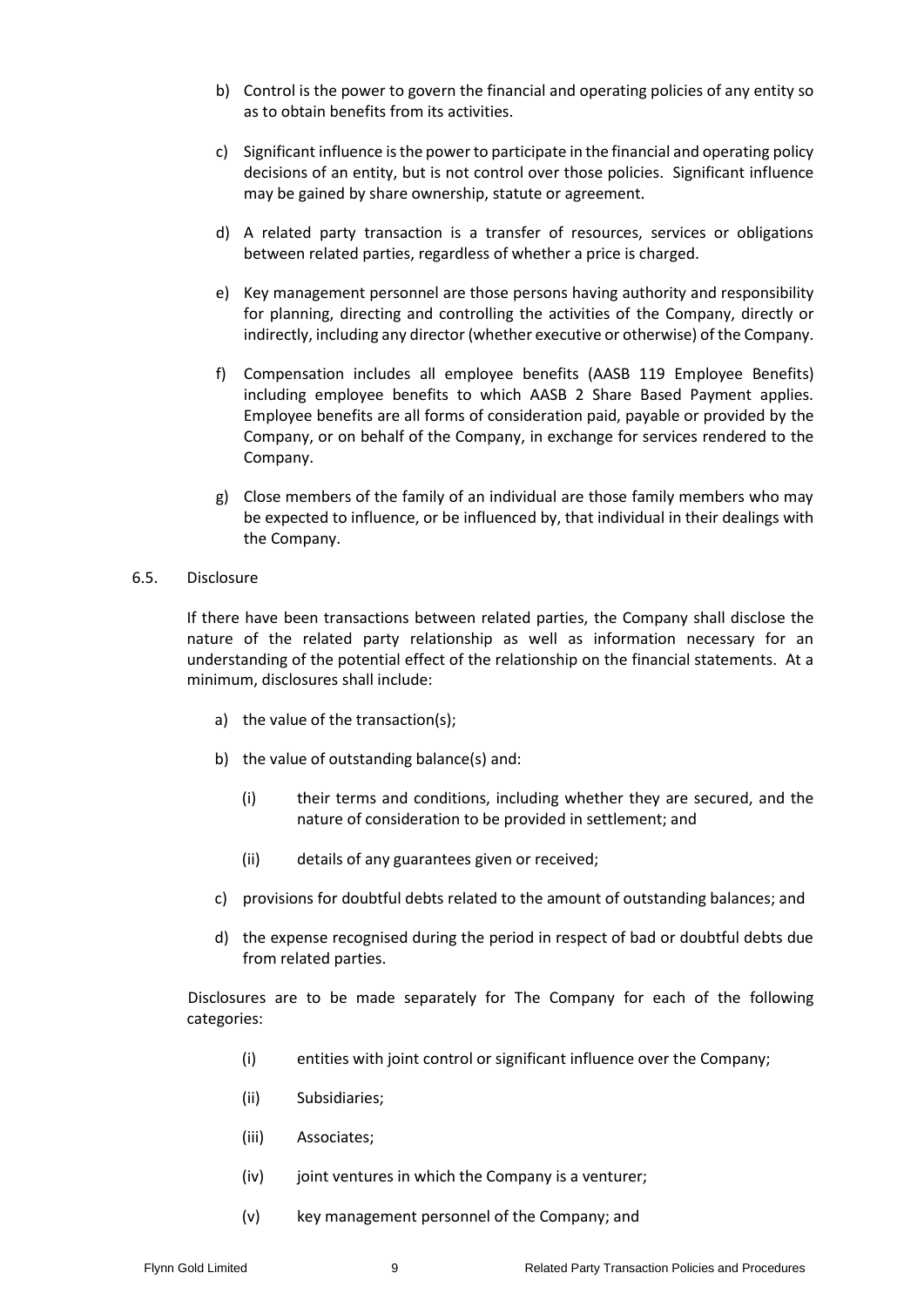#### (vi) other related entities.

# **7. Procedures for dealing with related party transactions**

7.1. The purpose of the procedures

The purpose of the procedures set out in this section 7 are to provide the Company personnel with the process of identification, review, approval and disclosure of related party transactions and transactions with a person in a position of influence.

<span id="page-11-1"></span>7.2. Immediate reference

Any Director, Officer or employee of the Company that is presented with a transaction, or a proposed transaction, which involves either a related party or a person in a position of influence, whether a formal arrangement or not, must immediately notify the company secretary and provide all relevant information listed in sectio[n 7.3](#page-11-0) below.

#### <span id="page-11-0"></span>7.3. Referral to ARC

The company secretary must notify the ARC of all transactions, and proposed transactions, referred to him or her under section [7.2](#page-11-1) and provide the ARC with copies of all relevant documentation. The information provided by the company secretary to the ARC should include the following:

- details about the proposed transaction including the nature of the 'financial benefit';
- information about the proposed transaction parties and how they are considered related;

(Does the transaction party fall within the definition of 'related party' or 'person in a position of influence' under the ASX Listing Rules?);

• whether an exception to shareholder approval applies;

(Consider against the exceptions set out in section [4.9](#page-5-1) hereof and also whether the transaction falls below the 5% threshold under ASX Listing Rule 10.1);

how arm's length may be evidenced (if relevant);

(Consider the factors set out in the Annexure A to this Policy);

whether shareholder approval may be required; and

- what steps must be taken to obtain shareholder approval.
- 7.4. ARC to consider the proposed transaction for compliance with the Policy

The ARC must:

- a) consider the information provided in order to determine whether the proposed transaction complies with this Policy, in particular, whether:
	- (i) shareholder approval is required under the Corporations Act or the ASX Listing Rules; and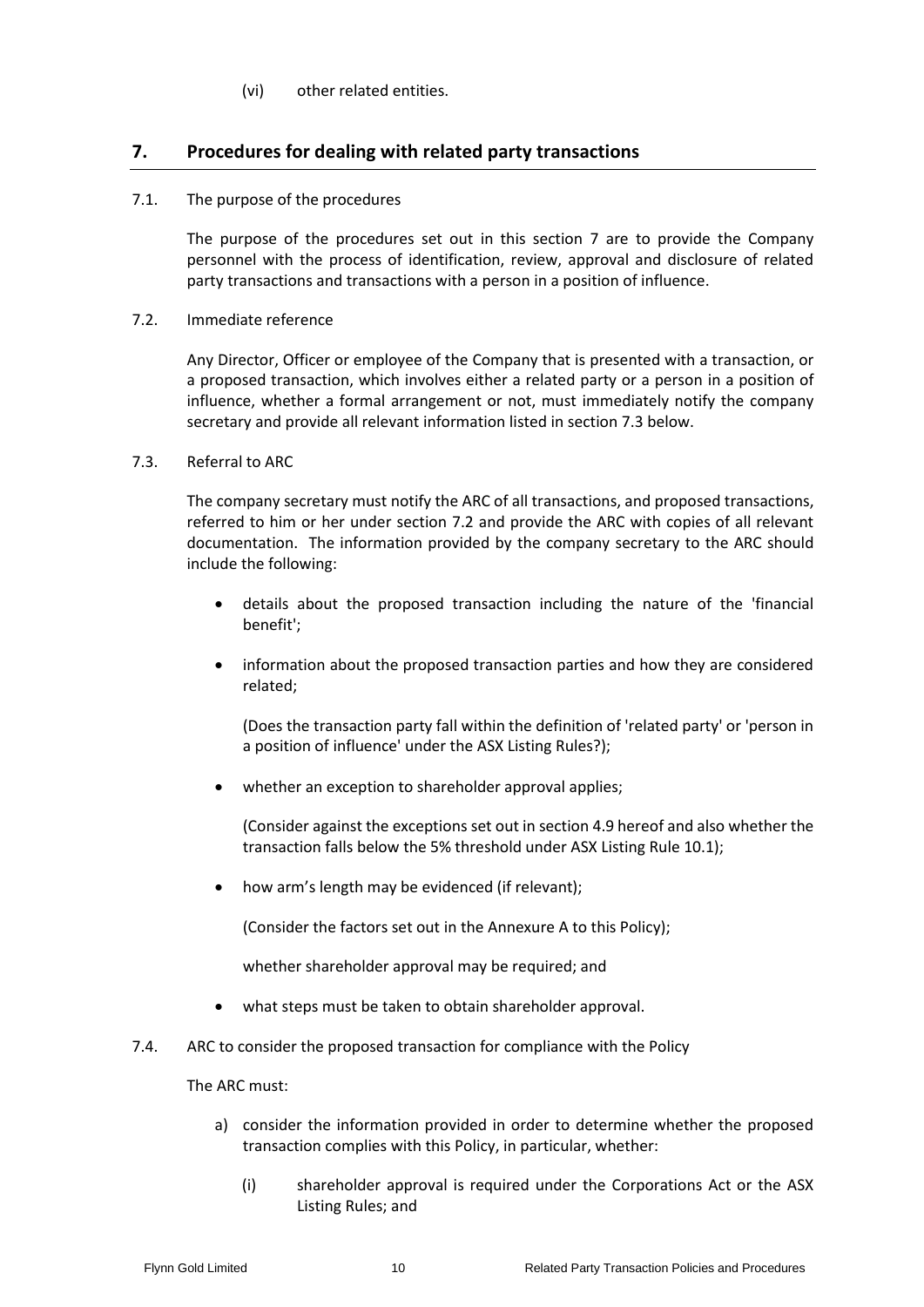- (ii) any disclosure is required under the ASX Listing Rules and/or in The Company's Annual Report, and
- b) make a recommendation to the Board of Directors (i.e. whether and how to proceed with the proposed transaction).

The ARC, in conjunction with the company secretary, may seek external advices in reaching this determination.

<span id="page-12-0"></span>7.5. Board of Directors' consideration

The Board of Directors must consider the information provided by the ARC in light of the matters outlined in this Policy and determine whether the transaction, or proposed transaction, requires:

- shareholder approval under the Corporations Act or the ASX Listing Rules; and/or
- any disclosure under the ASX Listing Rules and/or in the Company's Annual Report.

The Board of Director's may delegate its powers under this section [7.5](#page-12-0) to the company secretary provided that such person(s) is not a party to the transaction or the proposed transaction (as the case may be).

7.6. Interested parties

In the event a Director or Officer of the Company is a party (either directly or indirectly) to a transaction, or a proposed transaction, referred to the company secretary under this Policy, then that Director or Officer must exclude himself/herself from the consideration and approval process of that transaction under this Policy.

7.7. Where the transaction is not 'arm's length'

Where the related party transaction is considered by the Board of Directors not to be at 'arm's length' and is not subject to any of the statutory exceptions, the transaction should be referred back to the company secretary to ensure that if proceeded with, the transaction is carried out in a manner that is compliant with the obligations imposed by the Corporation Act and ASX Listing Rules. This may include calling a meeting of shareholders to approve the related party transaction, in accordance with the Corporations Act, ASX Listing Rules and the constitution of the relevant the Company entity.

7.8. Disclosure

The Board of Directors will confirm any statement to be made in relation to any required disclosure.

The approved related party transaction will then need to be marked as a related party transaction when it is recorded within the Board Report section 'Report on use of Delegations/ASX Continuous Disclosure'.

7.9. Approved transactions

Where the Company Secretary or the ARC considers the transaction to be permitted and provided that the transaction has been approved by the Board of Directors, it may then be carried out in accordance with normal operational procedures (noting that the Board of Directors may impose specific operational and/or financial conditions on a related party transaction).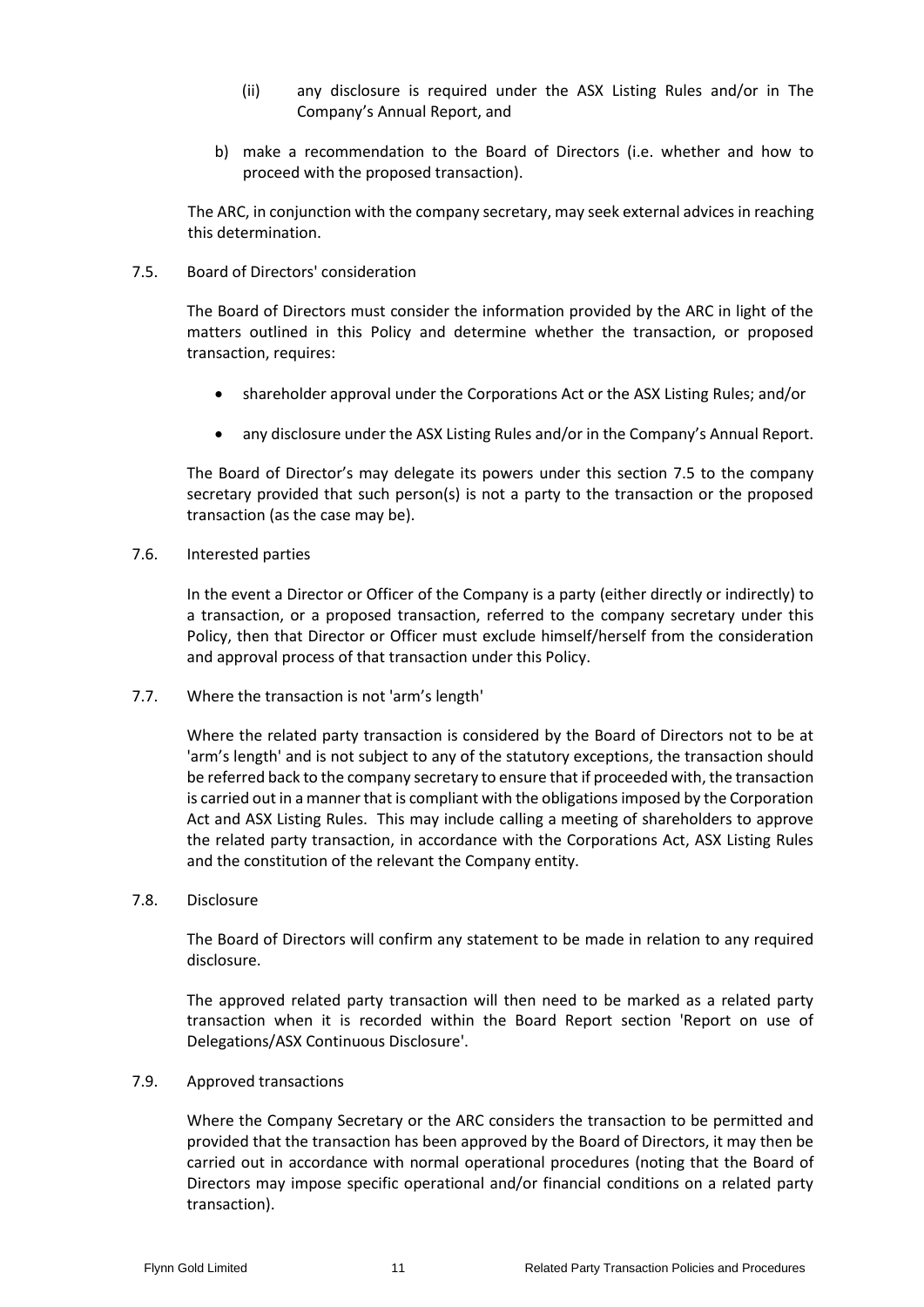For the avoidance of doubt, it is not up to an individual Director, Officer or employee to decide whether a transaction falls within the exceptions to the requirement for shareholder approval. It is a decision for the Board of Directors.

# **8. Review**

8.1. The ARC will review this Policy and the Procedures annually and make any appropriate recommendations to the Board of Directors. The Board of Directors is responsible for approving this Policy.

# **9. Contact**

- 9.1. If you are in doubt reading any aspect of this Policy and or the procedures to be followed in accordance with this Policy, you should contact the company secretary.
- 9.2. Compliance with the law and the requirements set out in this policy and procedure is the responsibility of all of the Company's Directors, Officers, Senior Executives, employees and consultants. Any guidance provided in or under this policy and procedure does not affect individual responsibility.

# **10. Approved and Adopted**

10.1. This Policy was approved and adopted by the Board on 15 February 2021.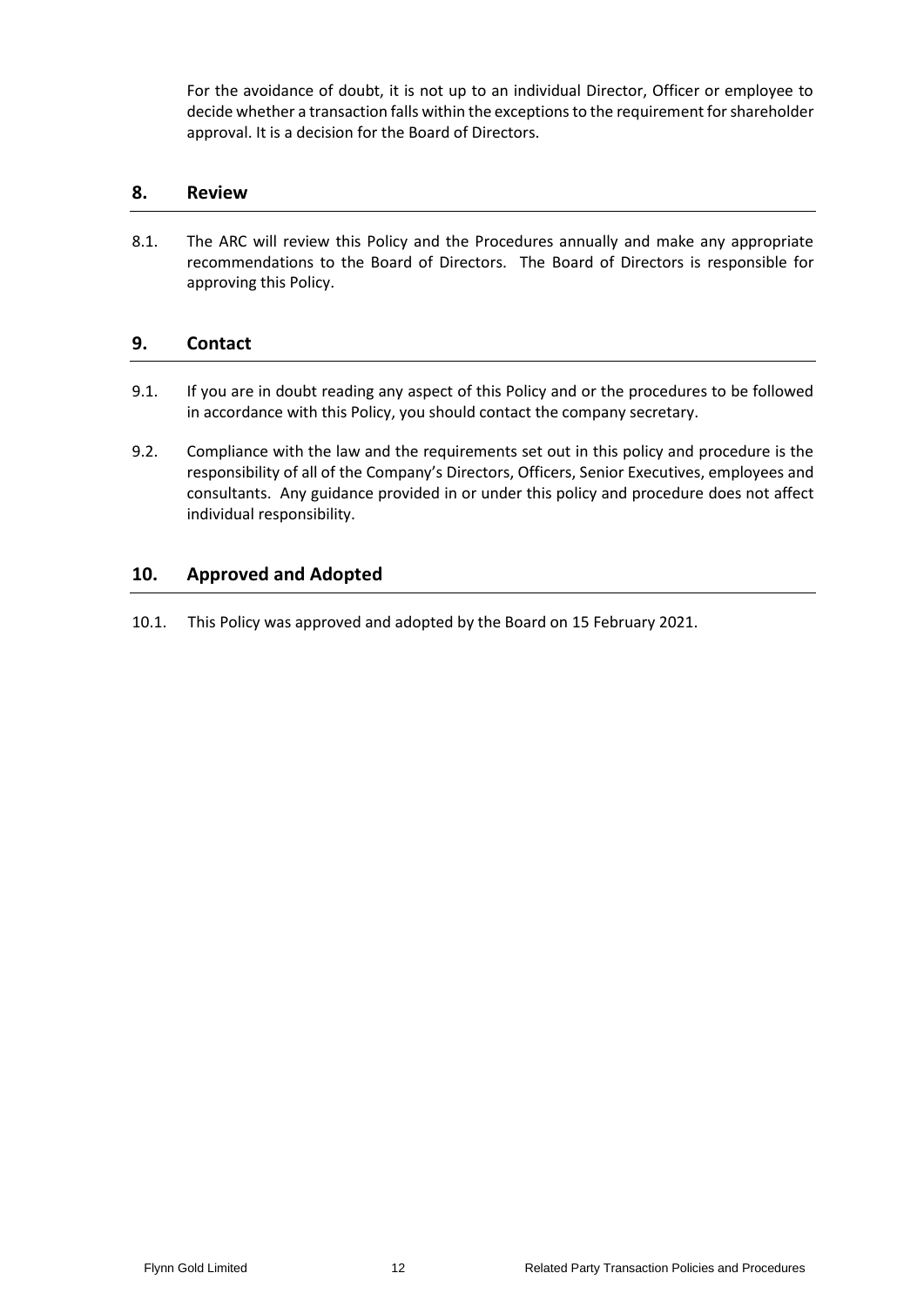**Annexure A Factors to consider when determining whether a transaction is 'arm's length' for the purpose of the related party provisions in the Corporations Act**

| <b>FACTORS FOR CONSIDERATION</b> |                                                                                                                                                                                                                                   | <b>YES</b> | <b>NO</b> |
|----------------------------------|-----------------------------------------------------------------------------------------------------------------------------------------------------------------------------------------------------------------------------------|------------|-----------|
| 1.                               | Is the transaction an Exempt Transaction <sup>1</sup> ?                                                                                                                                                                           |            |           |
| 2.                               | Are the terms of the overall transaction at least the same as<br>those of any comparable transaction on an arm's length basis in<br>similar circumstances?                                                                        |            |           |
| 3.                               | Are there any other commercial options available to the<br>Company?                                                                                                                                                               |            |           |
| 4.                               | Has any expert advice been received by the Company (including<br>any professional advice or expert advice from appropriately<br>qualified advisers)?                                                                              |            |           |
| 5.                               | Are the terms of the proposed transaction fair and reasonable to<br>the Company and on the same basis that would apply if the<br>transaction did not involve a related party?                                                     |            |           |
| 6.                               | Are the terms of the proposed transaction on terms less<br>favourable to the related party than arm's length?                                                                                                                     |            |           |
| 7.                               | Are there business reasons for the Company to enter into the<br>proposed transaction?                                                                                                                                             |            |           |
| 8.                               | Has the proposed transaction been properly documented and<br>reviewed?                                                                                                                                                            |            |           |
| 9.                               | Did the Company follow robust protocols to ensure that conflicts<br>of interest were appropriately managed in negotiating and<br>structuring the transaction, particularly with regard to any<br>unique or unusual terms/content? |            |           |
| 10.                              | Will the transaction on those terms have an impact on the<br>financial position and performance of the Company and non-<br>associated members?                                                                                    |            |           |

If after due consideration is given to each of the above factors and it is not clear whether the potential transaction is on arm's length terms, then external independent advice from appropriately qualified advisers should be sought, after which shareholders' approval may need to be sought.

#### **Note <sup>1</sup> Exempt transactions**

Transactions that are normally considered exempt transactions are as follows:

(a) reasonable remuneration of an officer, such as the managing director (but this does not include director fees which are set by the Company shareholders at a general meeting);